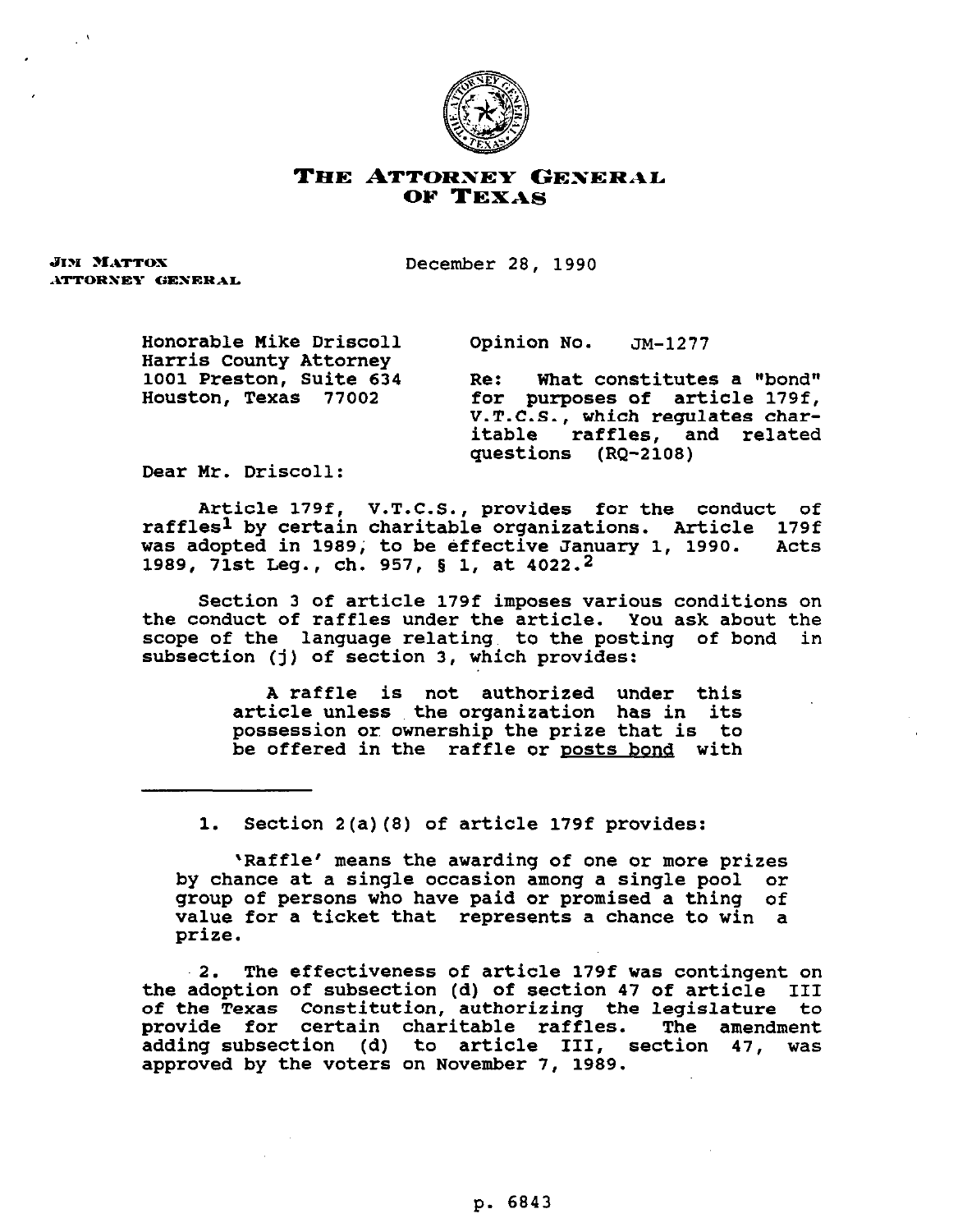**the county clerk of the county in which the**  raffle is to be held for the full amount of the money value of such a prize. (Emphasis the money value of such a prize. **added.)** 

**You note that article 179f does not define the term O1bondVO and ask first "what qualifies as a \*bond"' for purposes of subsection (j), section 3. We can not here provide an all-inclusive definition of the term "bond" as it is used in subsection (j), where the legislature has not done so. In the brief you submitted with your request, you consider in connection with your first question only whether a bond issued by a surety company authorized to do business**  in this state would qualify as a "bond" under subsection **(j). We will limit our response to your first question to that issue.** 

**You suggest that a bond executed by a surety company authorized to do business in this state, as provided for in article 7:19-l of the Insurance Code, would, if executed for "the full amount of the money value of [the] prize" in accordance with subsection (j), qualify as a bond under that subsection. We agree. Article 7.19-1 of the Insurance Code on its face provides that whenever any bond is required by law to be made, such bond may be executed by. a surety company duly qualified to do business in this state and that all public officers shall accept such bond as complying with the requirements of such laws. Thus a bond executed by a surety company authorized to do business in this state in the amount required by section 3(j) of article 179f would meet the requirement of a "bond" under that subsection.** 

**You next ask whether the county clerk must accept a "cash bond" under article 179f. You note that the existing statutes governing the county clerk's handling of cash sums to be held by the clerk would not apply to the clerk's handling of cash amounts deposited with the clerk in connec**tion with the bond requirement of article 179f. See Local **Gov't Code §§ 117.052 (clerk to place money deposited in court pending result of legal proceeding in depository trust fund account in name of clerk), 117.053 (any payment by clerk from trust fund account must be made under order of court in which funds were deposited). You argue that the absence of statutory provision for the county clerk's handling of a "cash bond" placed with the clerk under article 179f, section 3(j), indicates that the legislature did not contemplate that a clerk must accept a "cash bond" in satisfaction of the bond requirement of that provision.**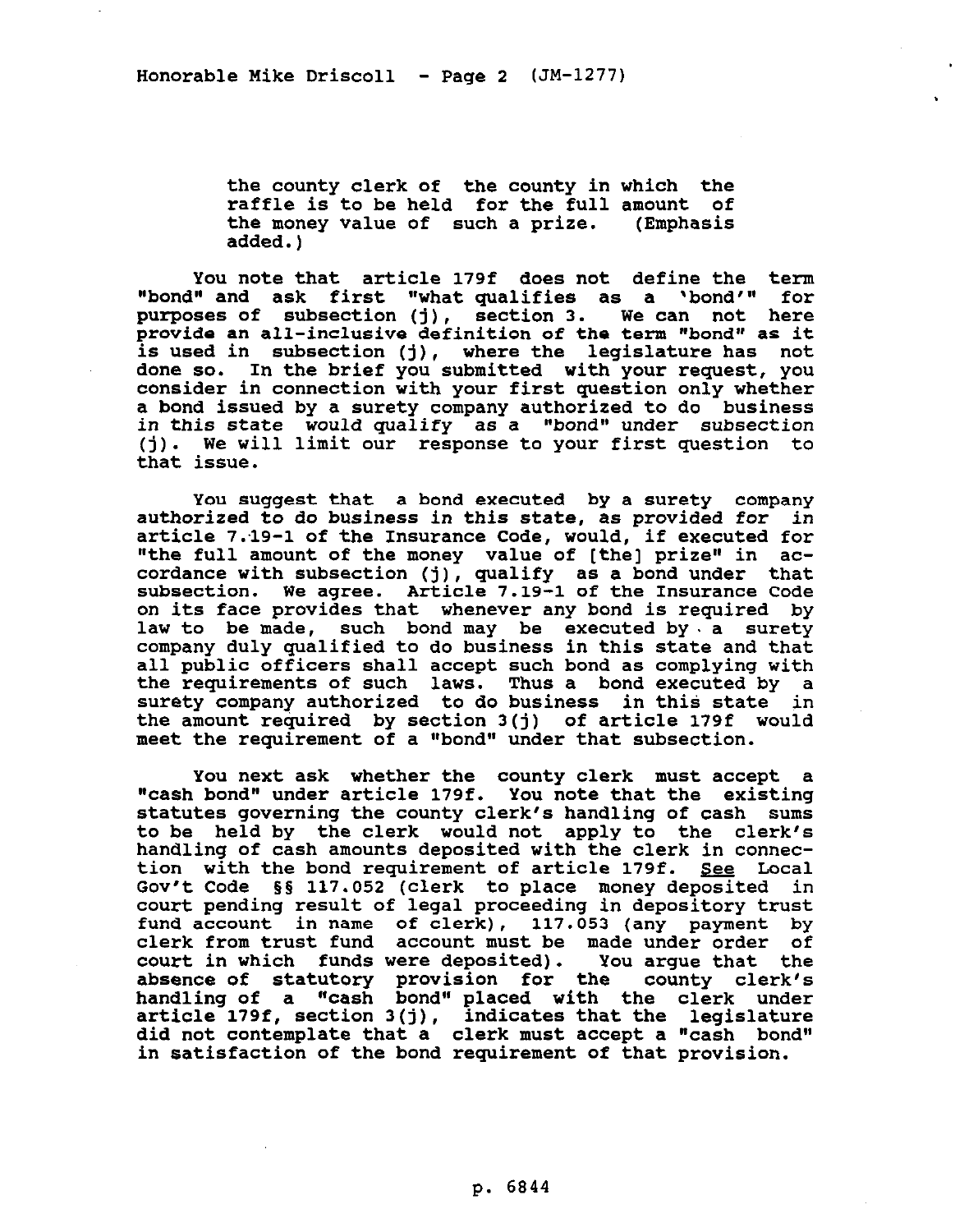, **Honorable Mike Driscoll - Page 3 (JM-1277)** 

The term "bond" ordinarily refers to an "obligatory **instrument in writing." m 10 Tex.** Jur. 3d **yndertakinas § 1, and authorities cited therein.**  <u>Bo</u> **merous statutory bond requirements, the legislature has specified that cash bonds are acceptable. See. e.a V.T.C.S. art. 179d, 5 13a(b)(manufacturer of bingo equipmen; must give Alcoholic Beverage Commission 'cash bond" or bond issued by surety company): Tax Code 5 151.253 (security for sales tax permit application may be %ash bond" or bond from**  surety company); cf. Attorney General Opinion JM-215 (1984) **(Department of Highways and Public Transportation could not place limits on type of bond acceptable under article 6686(a)(7), V.T.C.S., vehicle dealers).3**  which sets bond requirements for moto

**We think that if the legislature had intended the term \*'bond" as used in article 179f to include a "cash bond," it would have given a clearer indication of such intent than we find in the sparse language of section 3(j), particularly as there are no statutory procedures for the county clerk's**  handling of the cash involved. If the county clerk, whose **duties are ministerial in nature,4 had been intended to accept and handle cash bonds.under article 179f, we think the legislature would have established procedures for his doing so. As a practical matter, if an article 179f organization had the monetary value of the prize available in cash, it would not ordinarily need to post a bond -- it could simply acquire the prize with such money. In response to your second,guestion, it is our opinion that the county clerk may not accept a "cash bond" in satisfaction of the bond requirement of section 3(j) of article 179f.** 

You ask next what the term "post" bond in section 3(j) means. Webster's defines the term "post" when used with the **word "bond" to mean "to furnish . . . to the proper authori**ty." Webster's Third New Int'l Dictionary 1771 (4th ed. **1976). We think the requirement of "posting" in section in the section of the section of the section of the section of the section of the section of the section of the section of the section of the section of the section 3(j) is met when an acceptable bond is furnished, or** 

**3. The bond requirement in article 6686(a)(7) was \_ . \_ removed at tne next leglslacive session. Acts 1985, 69th Leg., ch. 465, 5 5, at 1635.** 

**4. See. e.a, District Law 9 10.5** (Texas Practice 1989) and authorities **district** See, e.g., 35 D. Brooks, County and Special **cited therein.**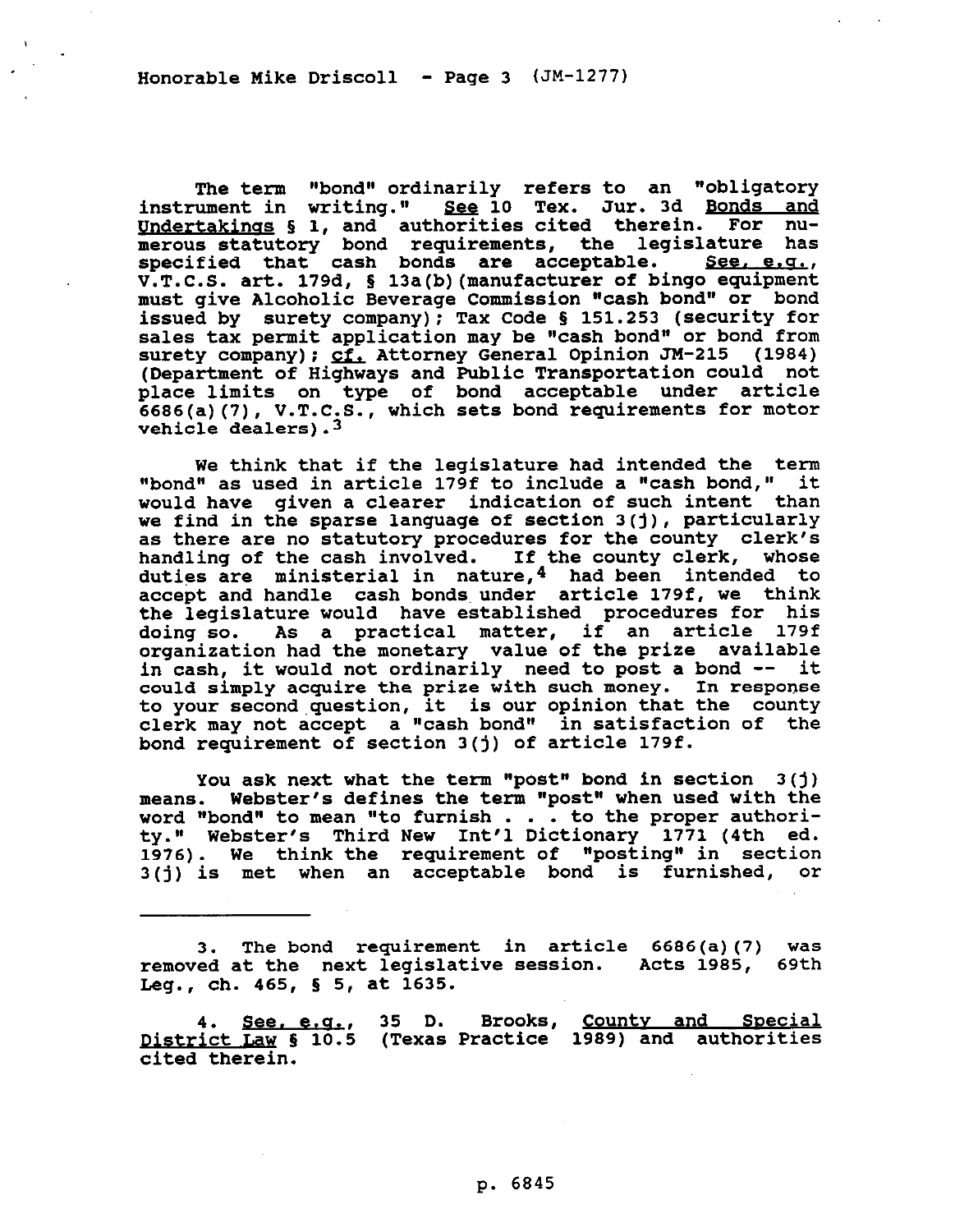**Honorable Mike Driscoll - Page 4 (JM-1277)** 

' .

**delivered, to the county clerk. See also 10 Tex. Jur. 3d**  Bonds and Undertakings § 9 (bond must be "delivered" to be **effective).** 

 $\mathbf{A}$  .

**You ask last whether the county clerk must record such bond, and, if so, in what county record the bond would be filed.** 

**The only provision we find that might arguably authorize the recording of an article 179f raffle bond is section 12.001(a) of the Property Code, which provides:** 

> **An instrument concerning real or personal property may be recorded if it has been acknowledged, sworn to with a proper jurat, or proved according to law.**

The ordinary meaning of the term "instrument" is quite broad. Black's defines "instrument" as "a formal or legal document in writing, such as a contract, deed, will, bond, **document in writing, such as a contract, deed, will, bond, or lease." Black's Law Dictionary 719 (5th ed. 1979). But**  even if an article 179f bond might be an "instrument," as **that term is used in section 12.001(a), we do** not **think it would be one 'concerning real or personal property" within the meaning of that provision. Such bond is required under section 3(j) of article 179f only when the organization conducting the raffle does not have the prize in its posses**sion. Therefore such bond would not ordinarily "concern" **specific, identified property of the sort which we think a section 12.001(a) instrument was intended to relate to. See (former V.T.C.S. art. 6626(a)(provision codified without substantive change as section 12.001(a) of the Property Code, which enumerated as instruments subject to recording "deeds, mortgages,** conveyances, **deeds of trust, bonds for title, covenants, defeasances," etc.).** 

**In response to your last question, it is our opinion that the county clerk is not required to record an article 179f raffle bond.** 

## **SUMMARY**

**A bond issued by a surety company authorized to do business in Texas under Insurance Code article 7.19-1, if executed for the full**  prize, would satisfy the bond requirement of **prize, would satisfy the bond requirement of section 3(j) of article 179f, which relates to charitable raffles.**